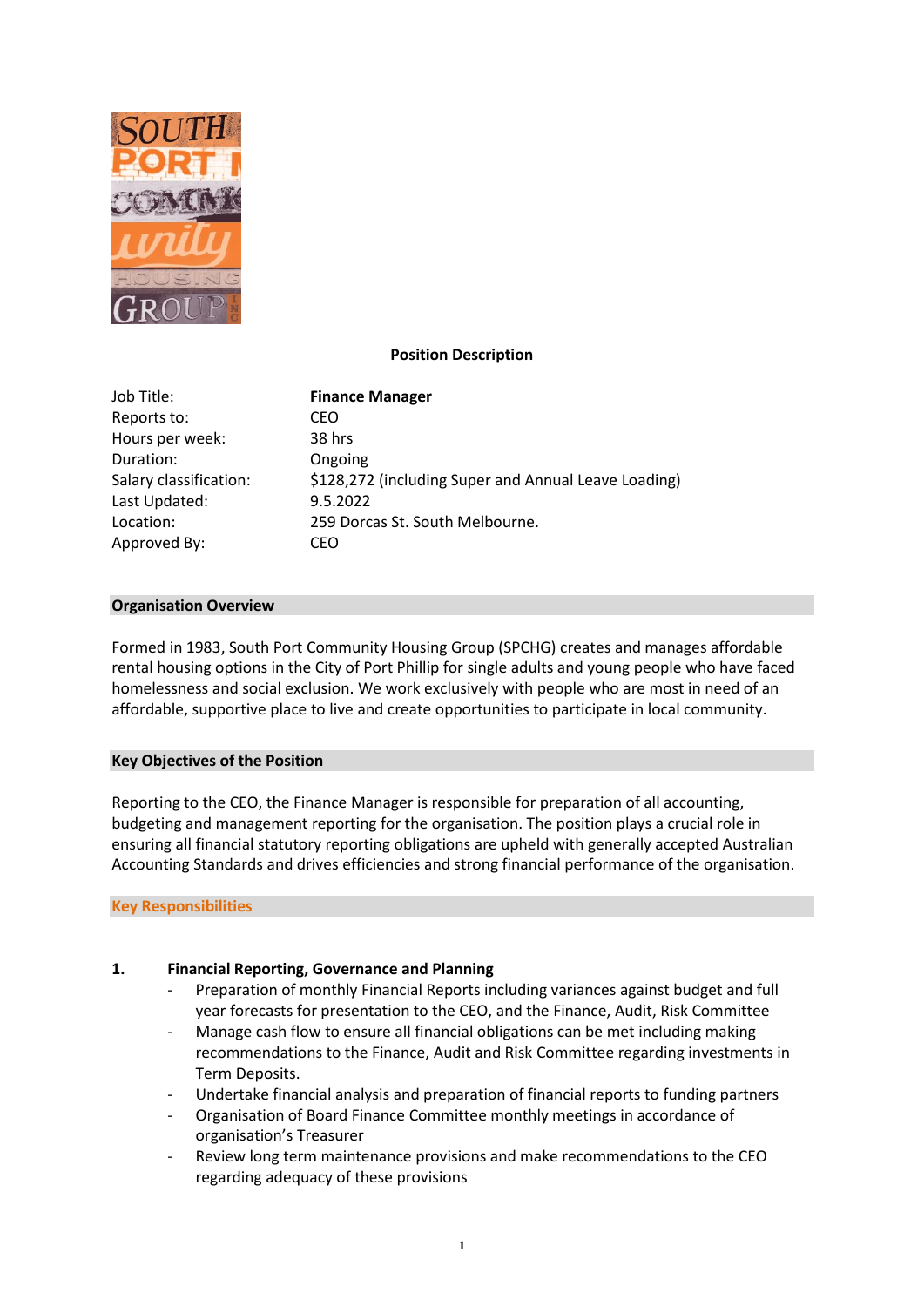- Provide financial analysis data to the CEO and Manager Corporate Services as required/requested
- Ensure tax obligations are met in a timely manner
- Ensure appropriate recording of GST and preparation of the quarterly BAS return.

## **2. Payroll and Leave Processing**

- Timely payment of staff fortnightly with accurate pay-slips
- Completion of all necessary paperwork and records including police checks, working with children checks and drivers license checks, for commencement of new employees
- Responsible for preparation of payroll and associated superannuation, PAYG, union fees, Portable Long Service Leave and leave records, FBT reporting and annual payroll summaries.

# **3. Accounts Payable and Record Management**

- Ensure accounts payable and accounts receivable in accordance with Australian Accounting Standards
- Overseeing tenant rent payment systems and liaison with Housing Program
- Undertake bank reconciliations and reconciliation of all balance sheet accounts
- Preparation of annual financial statements for the annual audit and presentation to the Board and Annual General Meeting
- Preparation of the annual budget in consultation with the CEO and Management Group
- Maintenance of Xero accounting system and payroll
- Manage bank accounts as instructed by CEO with delegated authority from Board

## **4. Assets Management and Insurance**

- Asset management of all assets including the vehicle fleet and appropriate accounting for depreciation and depreciation provisions.
- Review and ensure insurances are current and make recommendations to the CEO regarding insurance adequacy

## **5. Project Management**

Provide support and assistance to the CEO as required and assist with special projects.

## **Skills and Attributes**

- Good judgement, initiative and insight
- Commitment to social justice and fairness
- Solution and outcome focused
- Questioning and inquisitive. Doesn't except things for how they are and looks for constant improvement.

## **Key Selection Criteria:**

- Finance Degree or equivalent.
- Comprehensive experience using Xero for financial management, tracking and reporting
- The ability to work autonomously and in a small team
- High level of proficiency in Microsoft Excel
- Reporting and analysing financial data
- Excellent attention to detail and strong focus on quality of work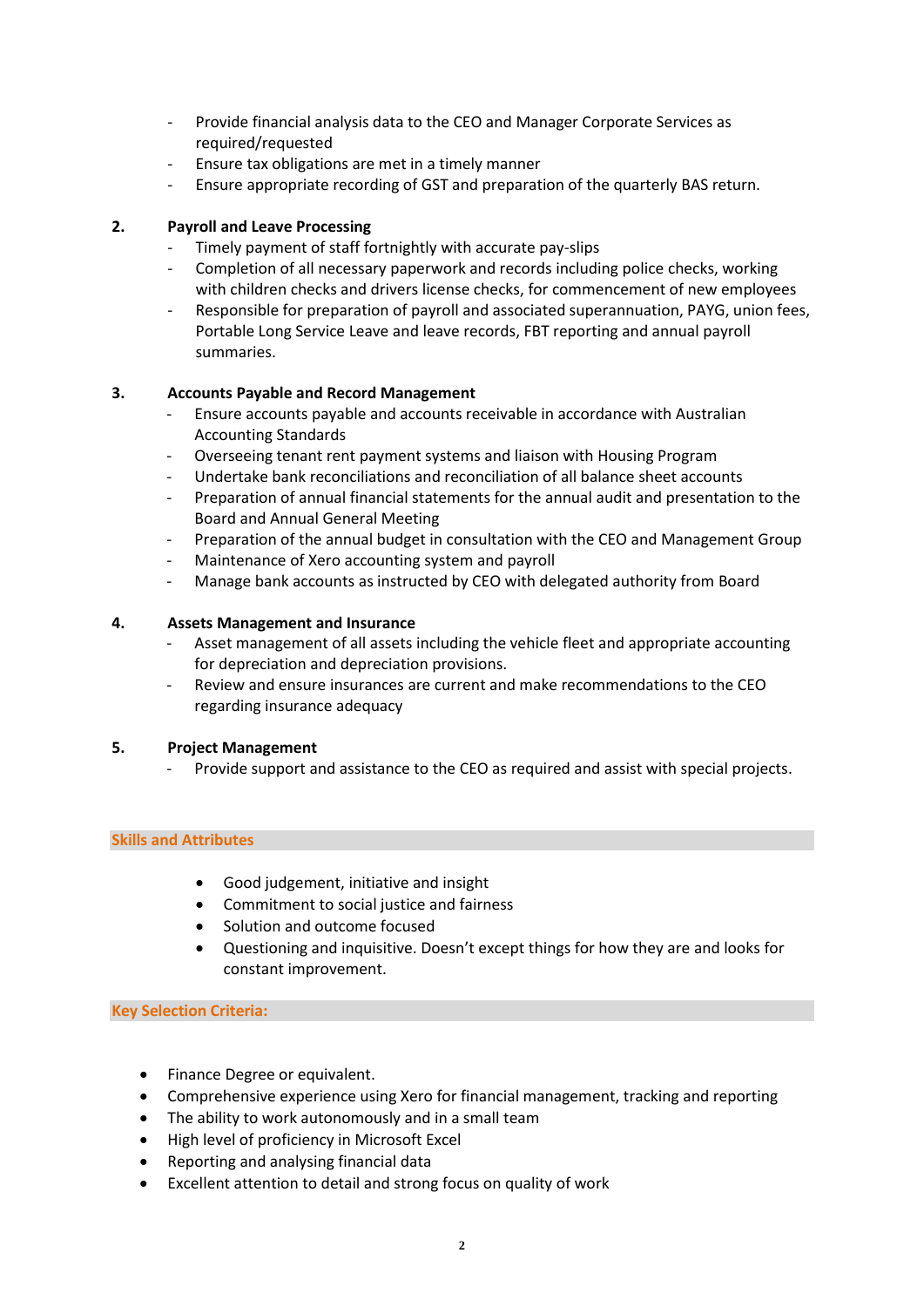- Excellent co-ordination and time management skills, with the ability to meet multiple and conflicting deadlines
- Ability to be flexible and adaptable in the face of changing organisational priorities and ambiguous environments
- Strong problem solving and analytical skills
- Excellent written and verbal communication skills
- Experience in the Victorian community housing sector or related sector would be considered an advantage.

# **General requirements of all SPCHG employees:**

All employees of South Port Community Housing Group are required to work in a way that:

- Respects the rights and privacy of service users;
- Respects the rights of tenants and clients to make their own decisions and not be judged:
- Encourages/supports links with community and family where possible;
- Encourages/supports service users to make their own decisions and take charge of their own lives.

All employees of South Port Community Housing Group are also required to:

- Be personally responsible and accountable for high standards in work performance, behaviour and attendance in the workplace.
- Read, become familiar with, and comply with, organizational policies and procedures.
- Comply with SPCHG Code of Conduct including Child Safe Code of Conduct.
- Report any observed non-compliance with Code of Conduct.
- Comply with Privacy procedures.
- Promote a positive, healthy and safe environment for self and colleagues.
- Operate in accordance with SPCHG Charter of Consumer Rights and on the basis that no-one is more or less deserving of assistance than anyone else.
- Operate in a professional manner that fosters positive relationships focused on outcomes for clients.
- Attend all planned general staff meetings and program meetings and apologise in advance if unable to.
- Develop skills, knowledge to be able to provide appropriate information, advice and referral to people whose needs can't be met immediately.
- Attend and assist with special, one-off tasks undertaken by the organisation, including special events and functions.
- Give permission for a Police Check and Working with Children Check. Note: a conviction will not automatically disqualify an applicant- CEO reserves the right to review special circumstances and potentially support the applicant in appealing a non-approval.

| Signed:                | Dated: |
|------------------------|--------|
| <b>Position Holder</b> |        |